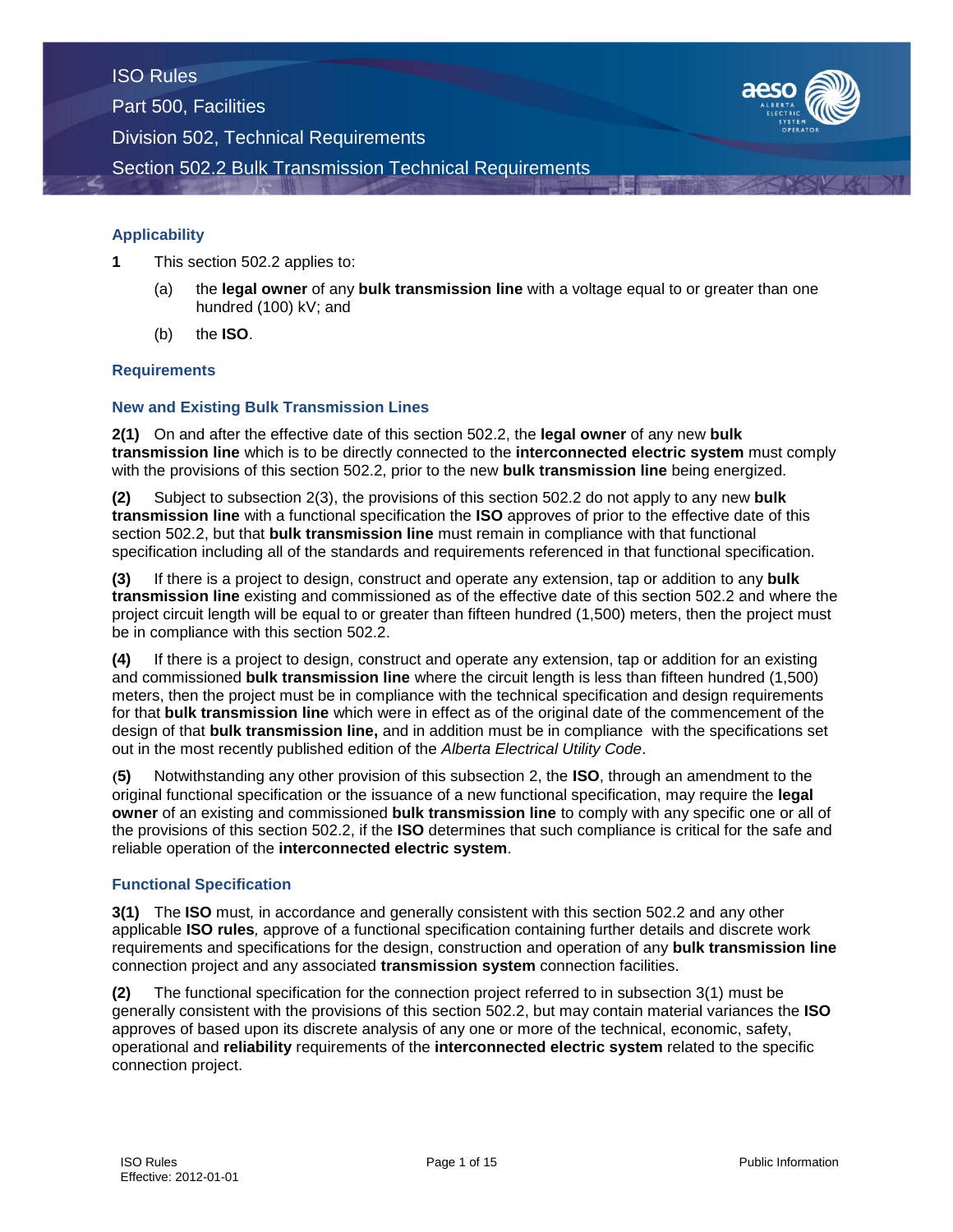

#### **Successor to Prior Requirements**

**4** Subject to subsection 2, this section 502.2 succeeds and replaces the *Technical Requirements for Connecting to the Alberta Interconnected Electric System (IES) Transmission System Part 3 Technical Requirements for Connecting Transmission Facilities* which came in effect as of December 29, 1999, and that standard together with any other prior standards or drafts of standards on the subject matter no longer will be in force and effect as of the effective date of this section 502.2.

#### **Other Code Requirements**

**5(1)** The design, construction and operational specifications for any new **bulk transmission line** must meet or exceed the most recently published edition and applicable provisions and requirements as set out in all federal and Alberta provincial enactments, standards, guidelines, codes, mandatory requirements and regulations governing such a **bulk transmission line**, including:

- (a) the *Alberta Electrical Utility Code*;
- (b) the *Alberta Health and Safety Code*;
- (c) the version of Canadian Standards Association (CSA) *Overhead Systems Standard (C22.3 No. 1* ) referenced in the *Alberta Electrical Utility Code*;
- (d) the International Electrotechnical Commission (IEC) *Standard 61472 Live working – Minimum approach distances for a.c. systems in the voltage range 72.5 kV to 800 kV – A method of calculation*; and
- (e) all federal government requirements for obstruction marking, including those applicable to a **bulk transmission line** crossing large bodies of water and structures in the vicinity of airports, as set out in the document *Standard 621.19 – Standards Obstruction Markings.*

**(2)** The **legal owner** in addition must ensure that the **bulk transmission line** is designed, constructed and operated in a manner that is compliant with all provisions of any order, ruling, permit or license that the **Commission** issues, or that any other body having jurisdiction issues under any enactment.

#### **Weather Loading Return Periods**

**6(1)** Subject to subsection 6(4), the minimum return period values for weather loadings used for any **bulk transmission line** must be as follows:

- (a) for a 138kV or a 144 kV **bulk transmission line**, a fifty (50) year return period;
- (b) for a single circuit 240 kV **bulk transmission line**, a seventy five (75) year return period;
- (c) for a double circuit 240 kV **bulk transmission line**, a one hundred (100) year return period; and
- (d) for a 500 kV alternating current or a +/- 500 kV high voltage direct current **bulk transmission line**, a one hundred (100) year return period.
- **(2)** For wind loading, the return periods as set out in subsection 6(1) must be based on wind gust data from the *Gust Wind Loading* map made available on the AESO website.
- **(3)** For wet snow and wind loadings, the return periods set out in subsection 6(1) must be based on combined wet snow and wind gust data from the *Wet Snow and Wind Loading* map made available on the AESO website.
- **(4)** The **ISO** must approve of, in a project functional specification for a connection project under this section 502.2, any return period which is less than the specified minimum return period set out in subsection 6(1).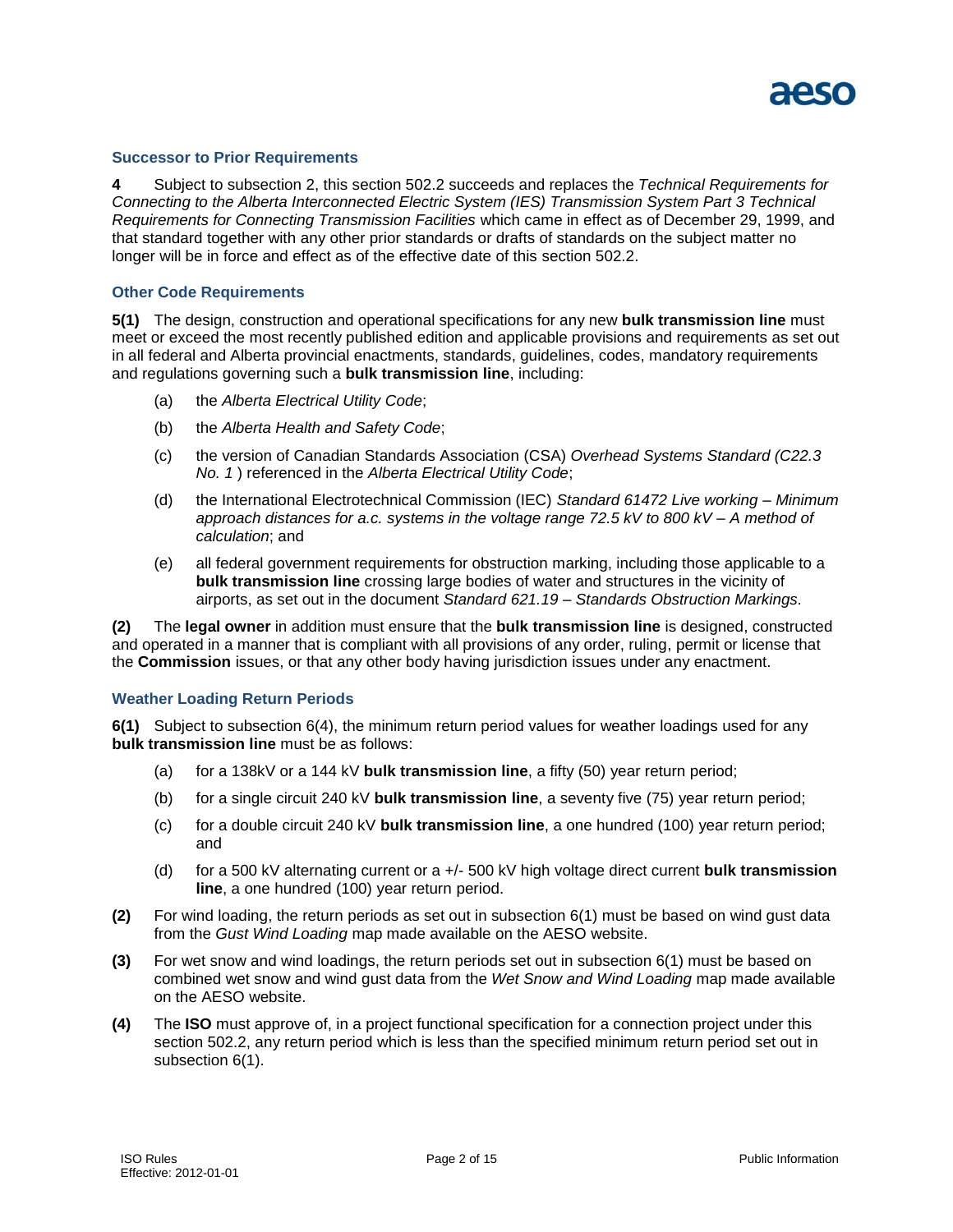

#### **Weather Loading for Wind**

**7(1)** A **bulk transmission line** must withstand wind loadings, based on extreme value analysis of historical wind velocity or wind gust data.

**(2)** Wind velocity data from the *Gust Wind Loading* map made available on the AESO website must be used as the basis for the design of any **bulk transmission line,** and the minimum return period values must be as set out in subsection 6(1) above.

**(3)** Subject to subsection 7(4), wind velocity data related to a **bulk transmission line** design must be converted to pressure and adjusted for the height of wires and structures in accordance with the manual titled, *American Society of Civil Engineering Manual 74 –Guidelines for Electrical Transmission Line Structural Loading Third Edition.*

**(4)** The applicable minimum wind gust response factor values, in substitution for the values calculated by the method set out in the manual referred to in subsection 7(3), must be as set out in the following Table 1:

## **Table 1**

#### **Wind Gust Response Factor Values**

| <b>Span Range (meters)</b> | <b>Gust Response Factor Gw</b> |
|----------------------------|--------------------------------|
| Less than 200              | 1 ∩                            |
| 200 to 300                 | 0.9                            |
| Greater than 300           | 0.85                           |

#### **Weather Loading for Wet Snow and Wind**

**8(1)** A **bulk transmission line** must withstand combined wet snow and wind loadings, based on extreme value analysis of historical weather data.

**(2)** The loading design requirements as set out in subsection 8(1) must be probability based and the minimum return period values must be as set out in subsection 6(1), except that there is no requirement to design a 138 kV or a 144 kV **bulk transmission line** for the probability based wet snow and wind loading.

**(3)** Combined loading data from the *Wet Snow and Wind Loading Map* made available on the AESO website must be used as the basis for the loading design.

#### **Weather Loading for Vertical Loading Alone**

**9(1)** Subject to subsection 9(2), a **bulk transmission line** must withstand vertical loading that represents in-cloud or rime ice, and the minimum return period values for such vertical loading must be as set out in subsection 6(1).

**(2)** For a 138 kV or a 144 kV **bulk transmission line**, a fifty (50) year return vertical loading must be used in the design, except that this loading will only be applied to the design of structure arms and not the overall structure, and must not be used to determine conductor tension for design of any type of structures.

**(3)** The radial accretion values from the combined wet snow and wind loading, with a density of 350  $\overline{\text{k}}$ g/m<sup>3</sup> and a temperature of minus twenty (-20) degrees Celsius assuming no wind, must be used to represent the rime ice vertical loading condition.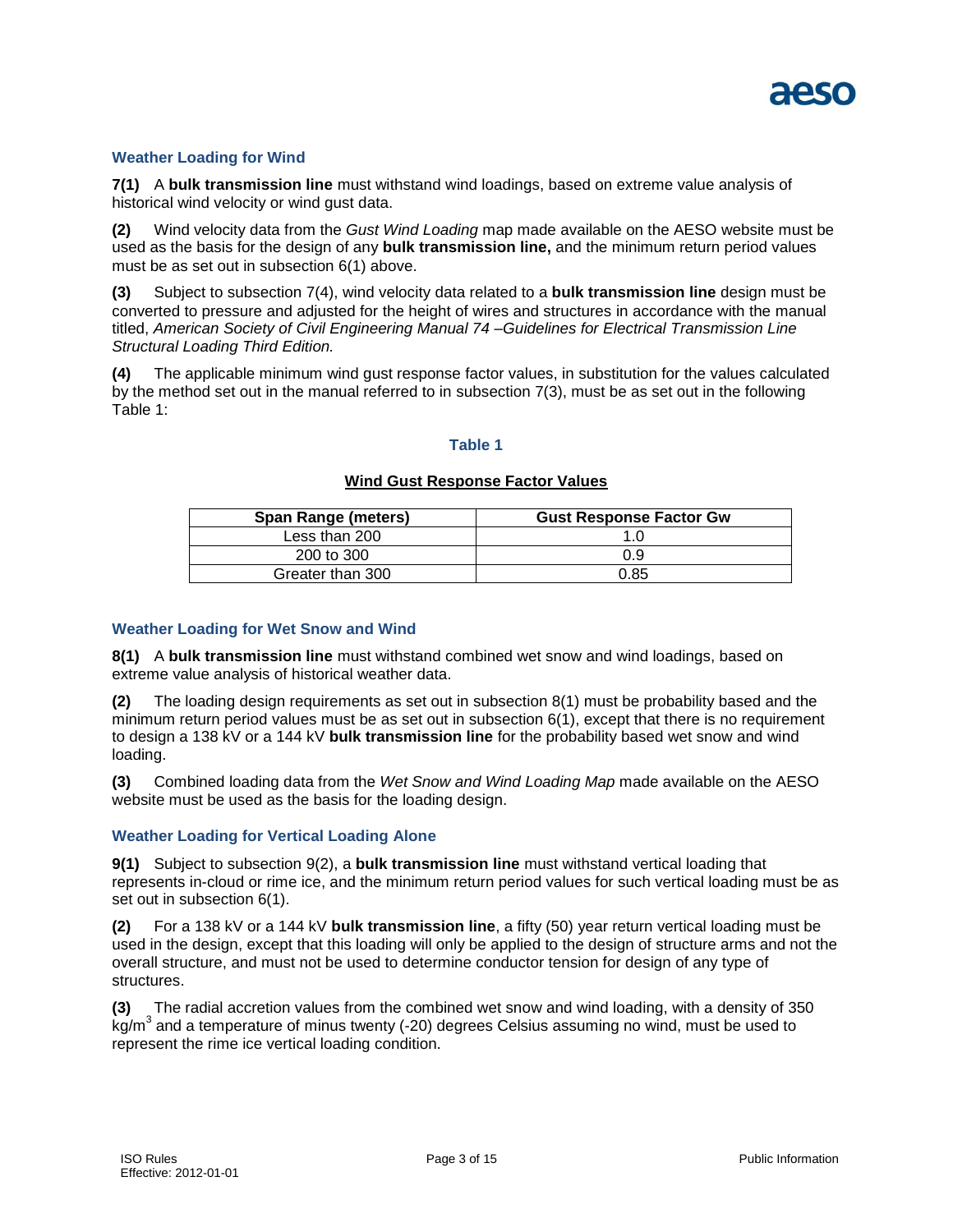

## **Failure Containment Loading**

**10(1)** Subject to subsection 10(8), a **bulk transmission line** must withstand failure containment loading so as to limit the extent of a **bulk transmission line** failure, minimize greater or additional structural damages or losses beyond the location of the initial failure, and avoid longitudinal cascades.

**(2)** The failure containment loading design must satisfy the requirements of either one of the following subsections (a) or (b):

- (a) subject to subsection 10(3), all suspension type structures must have longitudinal strength;
- (b) anti-cascade structures must be constructed at the intervals as set out in subsection 10(5).

**(3)** The suspension type structures design requirement of subsection 10(2) (a) in addition must provide for both of the two (2) loading conditions as set out in the following subsections (a) and (b):

- (a) broken wire loading, with loading values calculated assuming bare wires, no wind, final tension and zero (0) degrees Celsius:
	- (i) for a single circuit **bulk transmission line**, the loading from a complete broken phase or broken overhead shield wire must be applied to any single conductor phase support or at any one (1) ground wire support;
	- (ii) for a double circuit **bulk transmission line**, the loading from a complete broken phase or broken overhead shield wire must be applied to any two (2) conductor phase supports, two (2) ground wire supports, or one (1) conductor phase and one (1) ground wire support; and
	- (iii) allowance must be made for insulator swing and structure deflection; and
- (b) unbalanced wet snow on one (1) or more phases, or overhead shield wires in the span on one side of the structure and no wet snow on the wires in the span on the other side of the structure where:
	- (i) the wet snow loading must be equal to the return period values as set out in subsection 6(1);
	- (ii) loading values calculated assuming wet snow density of 350 kg/m, no wind, final tensions and zero (0) degrees Celsius; and
	- (ii) allowance must be made for insulator swing and structure deflection.

**(4)** If longitudinal strength is not provided for each suspension type structure of a **bulk transmission line**, then anti-cascade structures must be used to limit the extent of longitudinal cascade failures.

- **(5)** The interval between anti-cascade structures must not exceed:
	- (a) ten (10) km for a 138 kV or a 144 kV **bulk transmission line**; or
	- (b) five (5) km for a 240 kV, a 500 kV alternating current, or a +/- 500 kV high voltage direct current **bulk transmission line**.

**(6)** Anti-cascade structures for a **bulk transmission line** must be designed to be capable of withstanding all loading due to all wires on one side of the structure being broken, with final unloaded tensions at zero (0) degrees Celsius.

**(7)** Heavy angle and deadend structures may be utilized as anti-cascade structures, but only if they are of the requisite strength as set out in subsection 10(6).

**(8)** For a wood pole **bulk transmission line** including one constructed with wood laminate poles, if a longitudinal loading analysis for that **bulk transmission line** is carried out using a computer program that accurately models the characteristics of the structures on that **bulk transmission line**, using the broken wire and unbalanced ice loadings as set out in subsection 10(3), and the results indicate that either: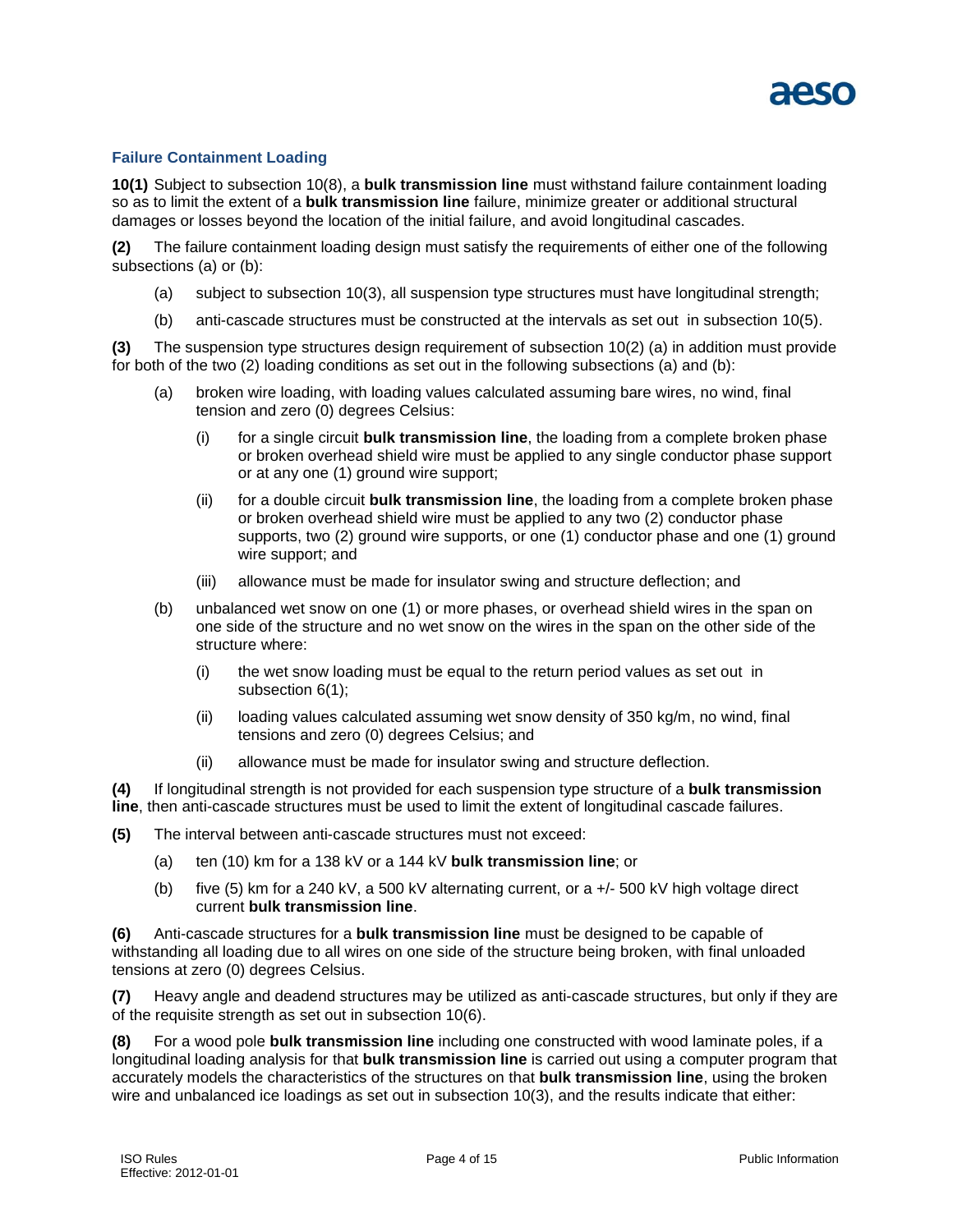

- (a) no structure failures will occur, or
- (b) the number of structure failures does not exceed ten (10);

then the anti-cascade structure requirements of subsections 10(4) through 10(7) are not required for that **bulk transmission line**.

#### **Overload and Strength Factors for Reliability Based Loadings**

**11(1)** The overload factor for **reliability** based loading for a **bulk transmission line** must be one point zero (1.0) for all structural materials, including steel, wood and any composite material.

**(2)** Subject to subsection 11(3), the **reliability** based strength factors for **bulk transmission line** components must be as set out in the following Table 2:

#### **Table 2**

# **Component Strength Factor** Metal structures 1.0 Wood structures and all 0.75 Support hardware 1.0 Guy wire and the contract of  $\sim$  0.9

## **Reliability Based Strength Factors**

**(3)** In addition to being in compliance with the requirements of Table 2, a **bulk transmission line** must meet the following minimum strength factors for metal structures and hardware for the purpose of establishing a desired sequence of failure:

- (a) the strength factor for angle and deadend metal structures must be zero point nine (0.9); and
- (b) the strength factor for deadend hardware must be zero point nine (0.9).

#### **Conductor Selection**

**12(1)** The selection of conductor size and type for a **bulk transmission line** must be in accordance with the following requirements:

- (a) the conductor must be standard aluminum conductor steel reinforced (ACSR) or aluminum conductor steel reinforced / trapezoidal wire (ACSR/TW);
- (b) for any extension of an existing radial **bulk transmission line**, the conductor used for the new line segments must have no less than the same thermal capacity as the conductors of that existing **bulk transmission line**;
- (c) for a new **bulk transmission** l**ine** having a total length equal to or greater than ten (10) km, the conductor selection must include consideration of both capital costs and net present value of electricity losses, and be based on the results of either:
	- (i) a **bulk transmission line** optimization study provided to the **ISO** which includes the cost of structures; or
	- (ii) a conductor optimization study which includes only the cost of the conductor and assumes that the cost of structures does not change significantly with changes in conductor size; and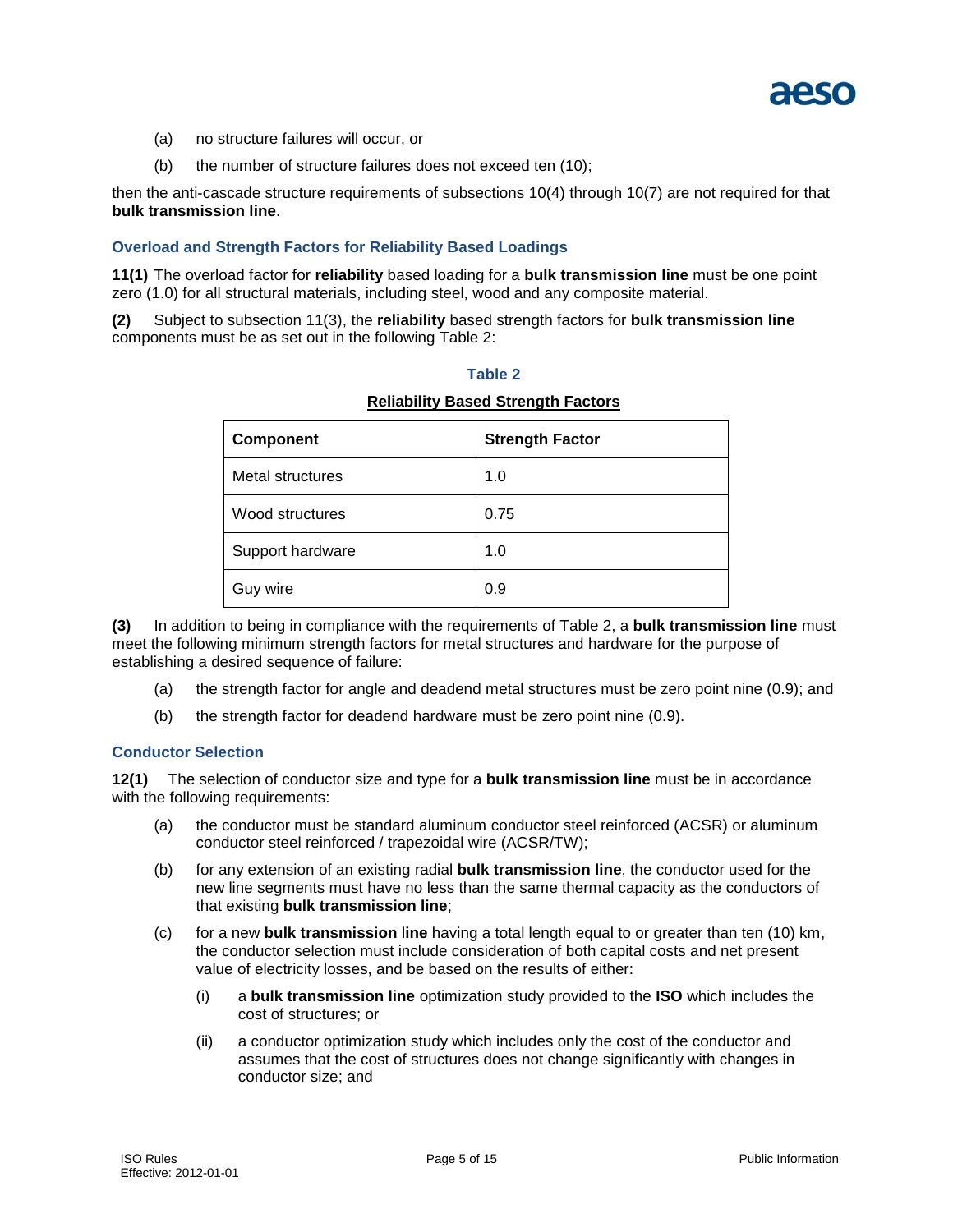

(d) for a new **bulk transmission line** of 240 kV or above and a total length equal to or greater than fifty (50) km, a **bulk transmission line** optimization study must be conducted and provided to the **ISO**, and be used as the basis for conductor selection.

**(2)** The **ISO** must approve of, in the project functional specification for a connection project under this section 502.2, any conductor type other than the standard conductor types as set out in subsection 12(1)(a).

**(3)** Conductor mechanical strength must be such that the tension as set out in the *Alberta Electrical Utility Code* loading requirements does not exceed sixty percent (60%) of the rated tensile strength of the conductor.

**(4)** Tension under the maximum loading conditions, including those involving high wind, combined wet snow and wind, or in-cloud icing, must not exceed ninety percent (90%) of the rated tensile strength of the conductor.

## **Sequence of Failure**

**13(1)** A 240 kV, a 500 kV alternating current, or a +/- 500 kV high voltage direct current **bulk transmission line** which is to be constructed of steel structures, excluding direct embedded tubular structures, must have a target sequence of failure in order to minimize or contain the damage due to failure of a single component or structure.

**(2)** All **bulk transmission line** components must be designed to fail in the following sequential order:

- (a) tangent towers, followed by their foundations and hardware; then
- (b) angle towers, followed by their foundations and hardware; then
- (c) dead-end towers, followed by their foundations and hardware; and finally
- (d) conductors, followed by insulators and conductor attachment hardware.

**(3)** The design of the **bulk transmission line** components must ensure that the strength of all components are coordinated, or adjusted by means of strength factors, so as to achieve the design failure sequence as set out in subsection 13(2).

**(4)** For greater certainty, a sequence of failure analysis is not required for a **bulk transmission line** with wood structures, given the relatively high strength variation of wood structures.

**(5)** The **ISO** must approve of, in the functional specification for a connection project under this section 502.2, any sequence of failure other than the standard one as set out in subsection 13(2).

## **Overhead Shieldwires**

**14(1)** For the purposes of this section 502.2, a reference to shieldwires includes galvanized steel strand, aluminum clad steel strand and optical ground wires.

**(2)** Shieldwires must be installed on a 138 kV, a 144 kV, a 240 kV, a 500 kV alternating current, or a +/- 500 kV high voltage direct current **bulk transmission line**.

**(3)** The number and positioning of the shieldwires must be so as to produce lightning flashover rates that are consistent with all **reliability** requirements of the **bulk transmission line**.

**(4)** The size of any shieldwire must be adequate to withstand the fault current expected at any given location on the **bulk transmission line**, taking into account the applicable magnitude and duration parameters of the fault.

**(5)** Shieldwires must be sized appropriately to satisfy ground fault currents the **ISO** specifies in the functional specification for the **bulk transmission line**, and without loss of strength or degradation of the protective coating that may reduce life expectancy.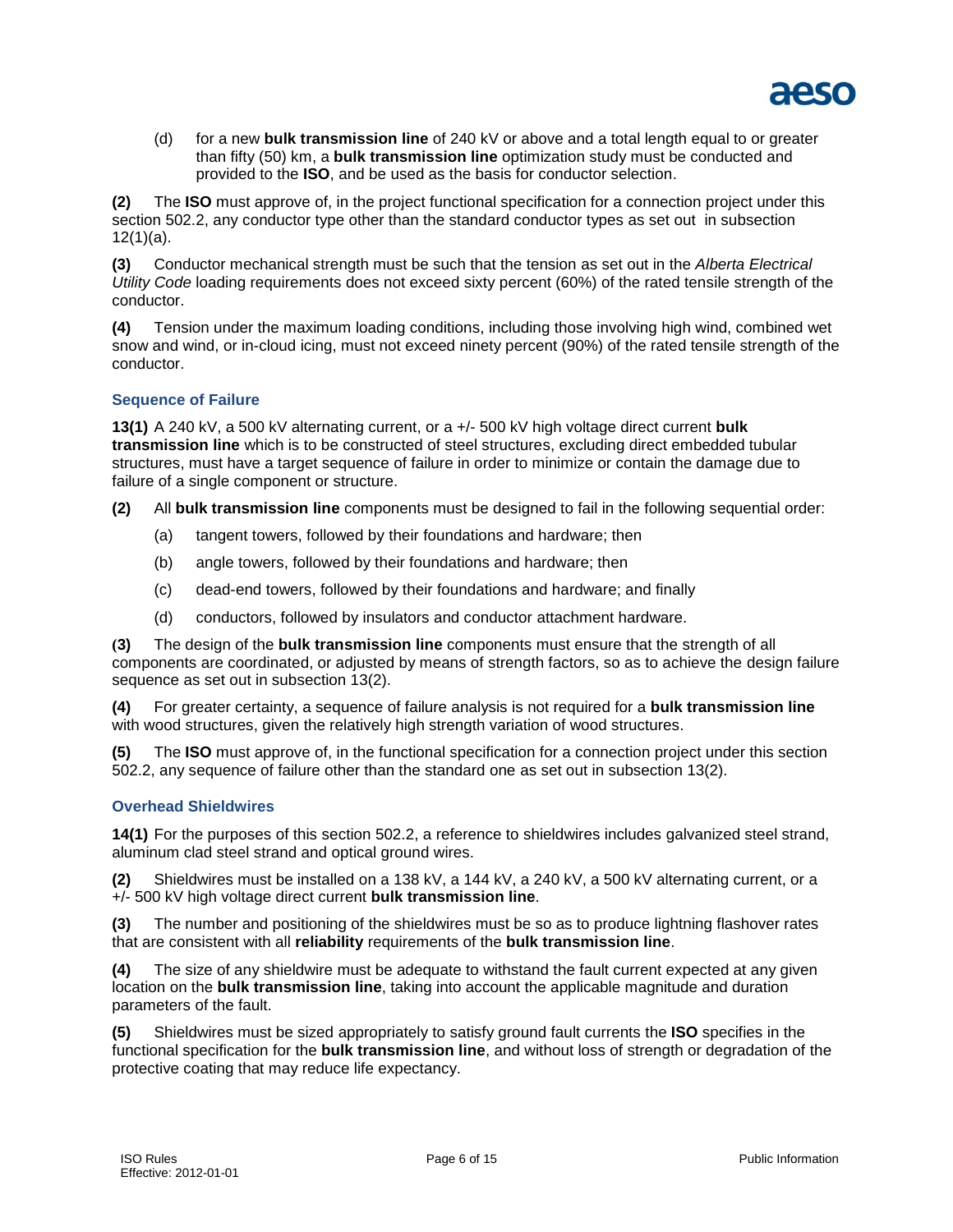

**(6)** The size of any shieldwire must be adequate to withstand the weather loading expected at any given location on the **bulk transmission line**.

**(7)** For a **bulk transmission line** having average span lengths in excess of one hundred and fifty (150) meters, the minimum size of the shieldwire must be 3/8" Gr. 220 galvanized steel strand.

#### **Aeolian Vibration Control**

**15(1)** Vibration dampers must be installed on all conductors and overhead shieldwires for a **bulk transmission line** where the average span exceeds one hundred (100) meters, with the exception of slack spans.

**(2)** The design and location of the dampers must take into account the characteristics of the **bulk transmission line** wire, including spans, tension values and terrain.

**(3)** The application of conductor dampers that reduce the thermal capacity of the wire is prohibited.

**(4)** Spacer dampers must be installed on a **bulk transmission line** with bundled conductors and a rated design voltage equal to or greater than 500 kV.

**(5)** The application of spacer dampers having two (2) part metal clamps that result in metal to metal contact between the conductor and the clamp is prohibited.

- **(6)** For standard ACSR conductor and steel strand overhead shieldwires:
	- (a) the initial tension must not exceed twenty five percent (25%) rated tensile strength under a winter design temperature of minus thirty (-30) degrees Celsius; and
	- (b) final tension must not exceed twenty percent (20%) rated tensile strength under an average annual temperature of four (4) degrees Celsius.

#### **Voltage Values for Electrical Clearances**

**16** The values of voltage used to determine electrical clearances for a **bulk transmission line** must be based on nominal voltage, taking into account the operating practices for that portion of the i**nterconnected electric system** where that **bulk transmission line** is to be constructed.

#### **Basic Design Clearances**

**17(1)** A **bulk transmission line** must satisfy basic electrical clearances, including ground clearances for various locations, as specified in the *Alberta Electrical Utility Code* and its referenced version of *CSA C22.3 No. 1.*

**(2)** Ground clearance requirements for a **bulk transmission line** must be maintained under conditions of maximum sag in accordance with the following:

- (a) for a 500 kV alternating current, or a +/- 500 kV high voltage direct current **bulk transmission line**, the maximum sag conditions must be the most stringent of either of:
	- (i) sag under *Alberta Electrical Utility Code* loading conditions of combined ice and wind; or
	- (ii) the conductor temperature corresponding to the maximum load transfer specified in the functional specification for the connection project under this section 502.2;
- (b) for a **bulk transmission line** less than 500 kV, the maximum sag conditions must be the most stringent of either of:
	- (i) the conductor at one hundred (100) degrees Celsius; or
	- (ii) sag under *Alberta Electrical Utility Code* loading conditions of combined ice and wind.

**(3)** A 500 kV alternating current, or a +/- 500 kV high voltage direct current **bulk transmission line** must have a minimum of twelve point two (12.2) meters of ground clearance above any agricultural land.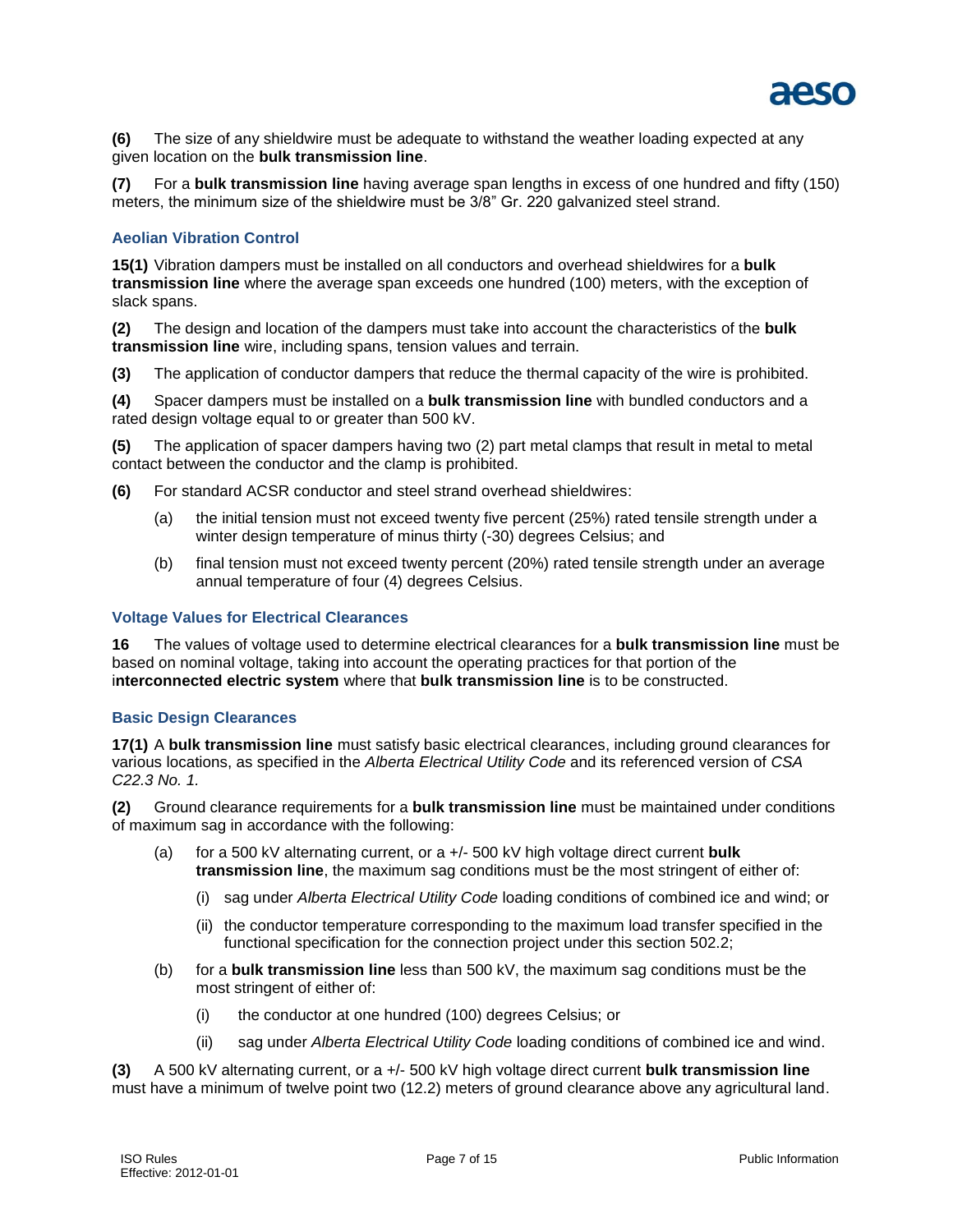

**(4)** Suspension type structures must be designed to provide clearances from the conductors, in a swung position, to the nearest point of the structure, in accordance with the following requirements:

- (a) with conductors subjected to a wind pressure of 230 Pa, at four (4) degrees Celsius and final tension, clearances from the energized conductors to the structure as per the flashover-toground distance requirements of CSA *C22.3 No. 1-10 Table A.1*;
- (b) with a five (5) year return wind gust, with conductors at four (4) degrees Celsius and final tension, with no ice and minimum clearance equal to the sixty (60) Hz flashover distances; and
- (c) with moderate wind gust, with conductors at minus thirty degrees (-30) degrees Celsius, final tension and no ice, with wind pressure values as set out in the following Table 3 and corresponding electrical clearances as set out in subsection 17(5);

| <b>Loading Area</b><br>(As Defined on<br><b>ISO's Snow and</b><br>Ice Loading<br>Zones Map) | <b>Wood Pole Lines Wind</b><br>Pressure (Pa) | <b>1-Cct Lattice &amp;</b><br><b>Monopole</b><br><b>Structure Lines</b><br><b>Wind Pressure</b><br>(Pa) | 2-Cct Lattice &<br><b>Monopole</b><br><b>Structure Lines</b><br><b>Wind Pressure</b><br>(Pa) |
|---------------------------------------------------------------------------------------------|----------------------------------------------|---------------------------------------------------------------------------------------------------------|----------------------------------------------------------------------------------------------|
| A                                                                                           | 450                                          | 550                                                                                                     | 600                                                                                          |
| B                                                                                           | 350                                          | 400                                                                                                     | 500                                                                                          |
| С                                                                                           | 300                                          | 350                                                                                                     | 400                                                                                          |
| n                                                                                           | 250                                          | 300                                                                                                     | 350                                                                                          |

# **Table 3 Wind Pressure Values**

**(5)** Electrical clearances for use with the wind pressure values of Table 3 must be determined from the application of the methodology outlined in *IEEE Standard 1313.2 The Application of Insulation Coordination*, for transmission line phase to ground switching over voltages.

**(6)** The clearance values as set out in subsection 17(5) must be determined assuming wet conditions, and switching surge values must be determined in accordance with *CSA C22.3 No. 1-10 Table A.1.*

**(7)** For angle structures where the insulators are free to swing, the clearance requirements set out in subsection 17(4) must be maintained with both forward and reverse wind and for both initial and final tensions.

**(8)** The clearance requirements as set out in subsection 17(4) may be reduced if line surge arrestors are installed and the following conditions are satisfied:

- (a) a qualified professional engineer must complete an insulation study which must include a **bulk transmission line** design with the clearances specified in subsection 17(4) and with the proposed surge arrestors and reduced clearances; and
- (b) the insulation study must demonstrate that the **bulk transmission line** with the surge arrestors is as reliable as if the clearances as set out in subsection 17(4) were not reduced.

**(9)** The electrical clearance values as set out in subsection 17(4) (c) may be replaced by values from an insulation design study, if the study:

(a) is completed by a qualified professional engineer; and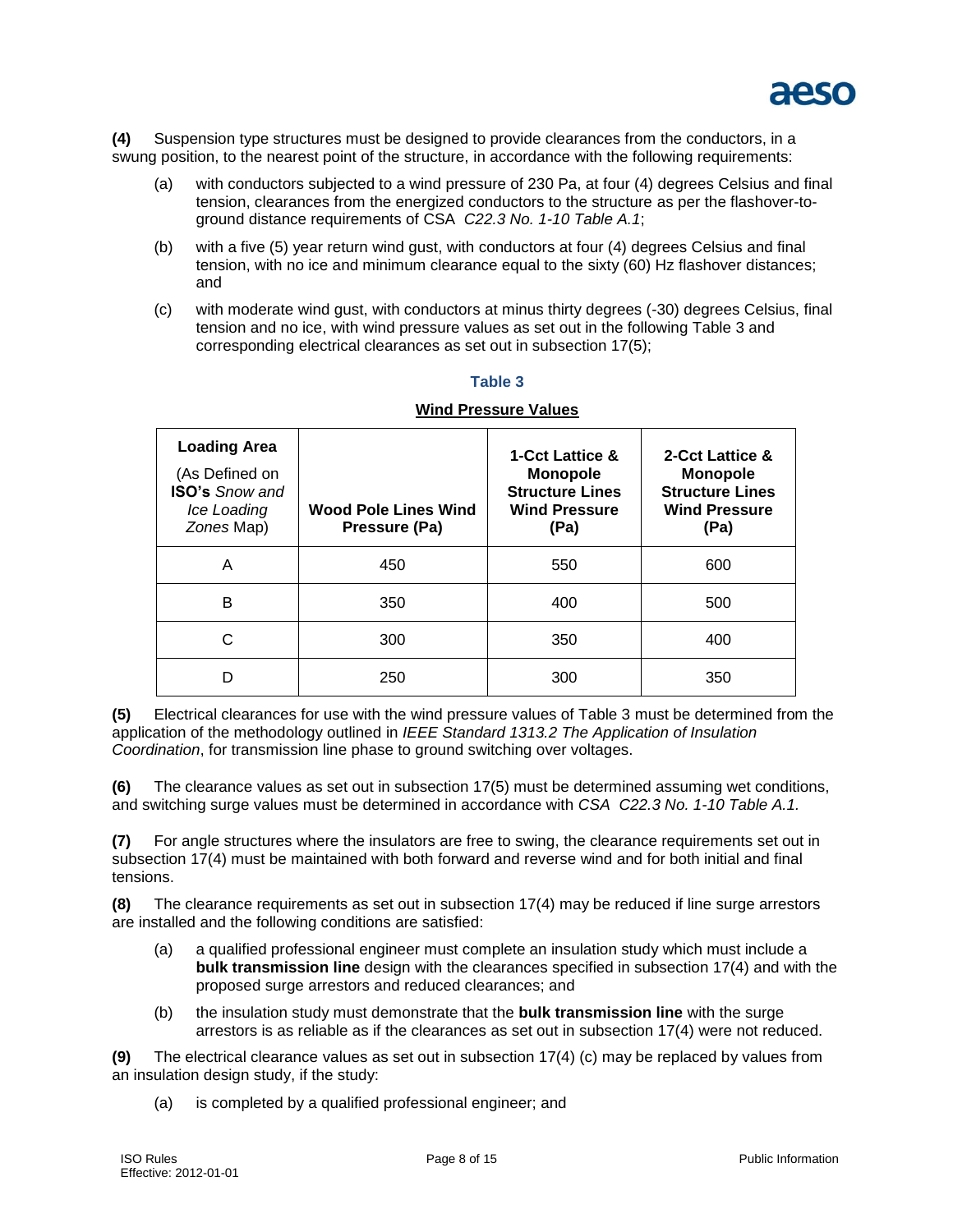

(b) demonstrates that the **bulk transmission line** is as reliable as it would be if the clearances as set out in subsection 17(4) (c) were not replaced.

**(10)** Suspension type structures of a 500 kV alternating current, or a +/- 500 kV high voltage direct current **bulk transmission line** must provide clearances from the conductors, in a swung position, to the nearest point of the structure, in accordance with the results of a comprehensive insulation design study conducted by a qualified professional engineer.

#### **Clearances Under Differential Loading**

**18** For the design of a **bulk transmission line**, clearances in any direction for the switching surge air gap values specified in subsection 17(5) must be maintained under the following loading conditions:

- (a) overhead shield wire or upper phase loaded with twelve point five (12.5) mm radial glaze ice at a density of 900 kg/m<sup>3</sup> and no wind at minus twenty (-20) degrees Celsius, and the phase below unloaded at minus twenty (-20) degrees Celsius, with all wires under final sag conditions; and
- (b) for a **bulk transmission line** of 240 kV and above, overhead shield wire or upper phase loaded with forty (40) mm radial rime ice at a density of 350 kg/m<sup>3</sup> and no wind at zero (0) degrees Celsius, and the phase below unloaded at zero (0) degrees Celsius, with all wires under final sag conditions.

#### **Clearances to Edge of Right of Way**

**19(1)** With respect to the requirement for conductor swing clearance at or near the edge of a right of way for any **bulk transmission line**, the horizontal clearance requirements of *CSA C22.3 No. 1* are deemed to be satisfied if the actual swing clearance is equal to the clearance requirements for the location of a building as set forth in CSA *C22.3 No. 1*.

**(2)** A 138 kV or a 144 kV **bulk transmission line** located on a road allowance is exempt from the requirements of subsection 19(1).

#### **Fall Free Spacing**

**20(1)** Subject to subsection 20(2), if one (1) or more 500 kV **bulk transmission lines** are located in a corridor, then those **bulk transmission lines** must meet the following minimum requirements for fall free spacing:

- (a) if there are two (2) or more 500 kV **bulk transmission lines** in the corridor and the structures of any one of those 500 kV **bulk transmission lines** fail and fall toward an adjacent 500 kV **bulk transmission line**, then neither the structures nor the wires of the failed **bulk transmission line** must come into contact with the structures or wires of that adjacent 500 kV **bulk transmission line**;
- (b) if there is one (1) or more lower voltage **bulk transmission line** in a corridor with one (1) or more 500 kV **bulk transmission line** and the structures of a lower voltage **bulk transmission line** fail and fall toward an adjacent 500 kV **bulk transmission line**, then neither the structures nor the wires of the failed lower voltage **bulk transmission line** must come into contact with the structures or the wires of that adjacent 500 kV **bulk transmission line**.

**(2)** For a **bulk transmission line**, all structures must be assumed to fail at the groundline, unless either one of the following assumption requirements are complied with:

(a) a detailed analysis of the structure, conducted by a qualified professional engineer or resulting from a full scale structure test at a qualified testing site, must confirm that there is a different failure location under loading for both high wind and combined wet snow and wind; or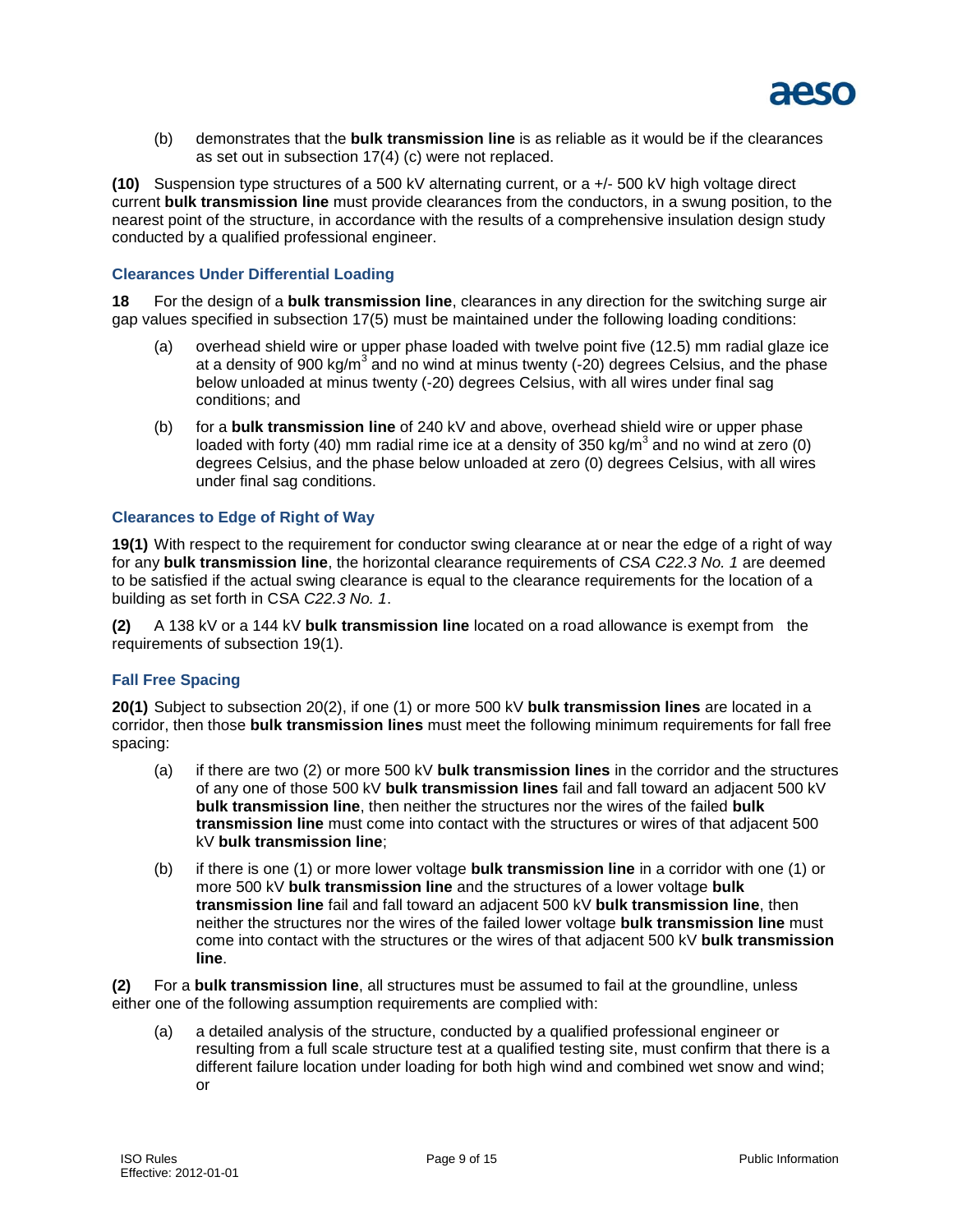

(b) if there are results from both a full scale structure test and a detailed analysis of the structure, then the failure location results of the test will govern and take precedence over results of the analysis.

**(3)** If a **bulk transmission line** enters and exits a substation or converter station, then the free fall spacing requirements set out in subsection 20 (1) do not apply to the first five (5) spans of the **bulk transmission line**.

#### **Insulators**

**21(1)** For a **bulk transmission line**, insulator shed material for ceramic insulators must be made of porcelain or glass.

**(2)** Shed material for synthetic insulators used in contaminated areas must be made of silicone rubber.

**(3)** Porcelain or glass insulators must satisfy all requirements of *CSA-C411.1*, except that dovetail head designs are prohibited.

**(4)** Synthetic insulators must satisfy all requirements of *CSA-C411.4 Composite Suspension Insulators for Transmission Applications*.

**(5)** The length of insulator strings must be adequate to allow live **bulk transmission line** maintenance activities.

**(6)** The following specified insulator types must meet the following specified mechanical strength requirements:

- (a) tension in a glass and porcelain insulator must not exceed fifty percent (50%) of the combined mechanical and electrical rating, and the "*Specified Mechanical Load*" for synthetic insulators, under *Alberta Electrical Utility Code* loading conditions;
- (b) tension in a glass or porcelain insulator must not exceed eighty percent (80%) of the mechanical and electrical rating under maximum loading conditions;
- (c) tension in a synthetic insulator must not exceed fifty percent (50%) of the "*Specified Mechanical Load*" rating under maximum loading conditions; and
- (d) insulators used for deadend applications must have a strength rating at least equal to the rated tensile strength of the conductor attached to the insulators.

**(7)** The minimum insulation levels for a **bulk transmission line** and any 25 kV distribution line located on **bulk transmission line** structures must be as set out in the following Table 4:

#### **Table 4**

#### **Required Insulation Levels**

| <b>Nominal Voltage (kV)</b> | Critical Impulse Flashover (CIFO) (kV) |
|-----------------------------|----------------------------------------|
| 25                          | 165                                    |
| 138/144                     | 715                                    |
| 240                         | 1155                                   |

#### **Conductor Thermal Ratings Methodology**

**22(1)** The calculation of thermal ratings of conductors for a **bulk transmission line** must be determined in accordance with the provisions of *IEEE Standard 738 – IEEE Standard for Calculating the Current-Temperature Relationship of Bare Overhead Conductors.*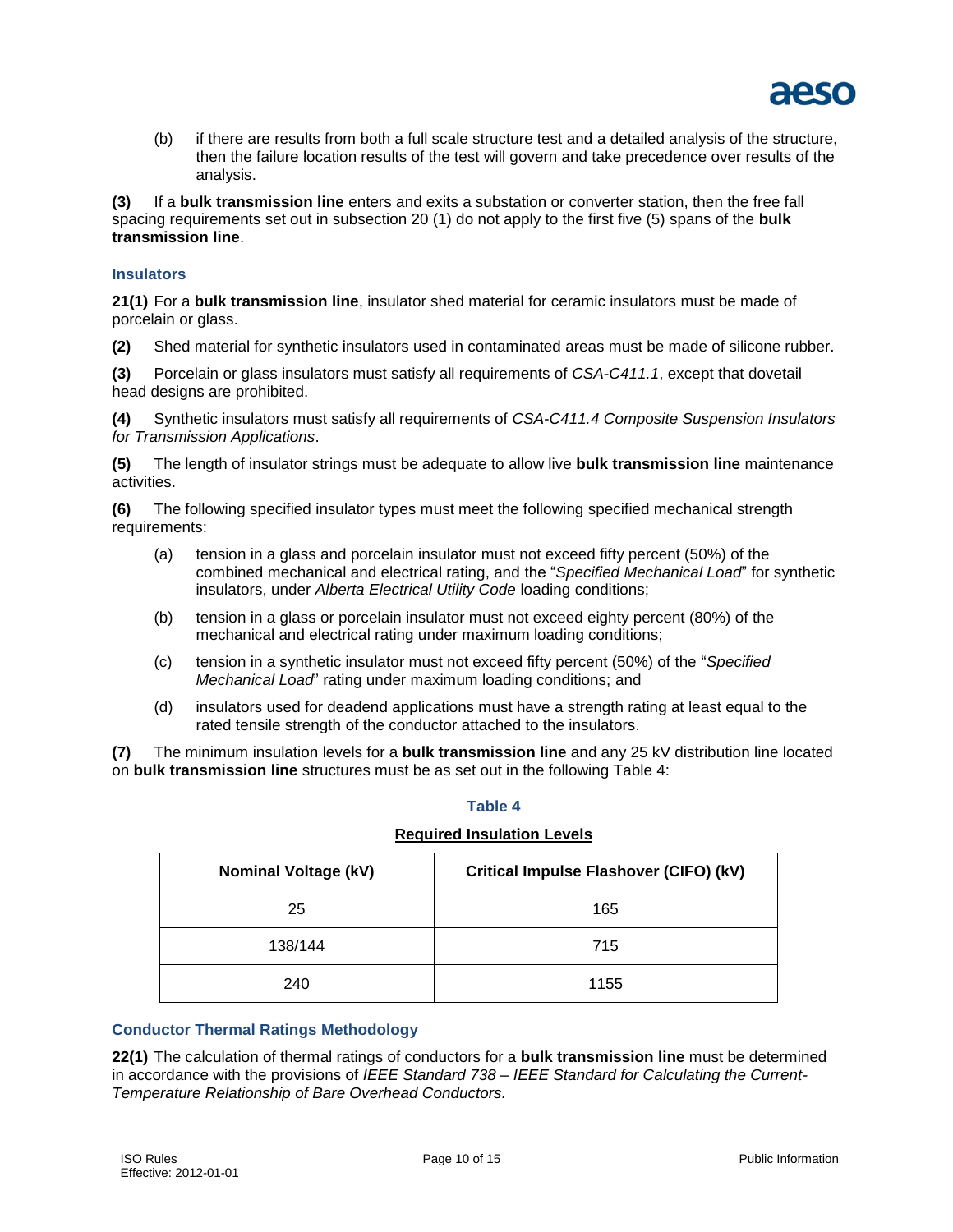

- **(2)** The following requirements must be used in the calculation of conductor ampacity:
	- (a) a wind speed of 0.6 m/s at right angles to the conductor is assumed;
	- (b) the time of day is assumed to be 1200 hours;
	- (c) the elevation above sea level, latitude and **bulk transmission line** direction must be based on the **bulk transmission line** location and orientation;
	- (d) the atmosphere is assumed to be clear;
	- (e) the solar absorption coefficient is assumed to be zero point eight (0.8); and
	- $(f)$  the emissivity is assumed to be zero point six  $(0.6)$ .

**(3)** The maximum temperature for a standard ACSR conductor must not exceed one hundred (100) degrees Celsius.

**(4)** A new **bulk transmission line**, other than a 500 kV alternating current **bulk transmission line** or a +/-500 KV high voltage direct current **bulk transmission line**, must be designed to operate up to a steady state ampacity level that corresponds to a conductor temperature of one hundred (100) degrees Celsius.

**(5)** For a 500 kV alternating current **bulk transmission line** or a +/-500 kV high voltage direct current **bulk transmission line**, the steady state ampacity level must be approved of in the functional specification for the connection project under this section 502.1.

## **Conductor Emergency Thermal Ratings Methodology**

**23(1)** A **bulk transmission line** conductor emergency thermal rating must be based on a thirty (30) minute time period.

**(2)** Conductor emergency thermal ratings are deemed to be equal to the static ratings as set out in subsection 22.

## **Galloping**

**24(1)** A **bulk transmission line** which is required to be designed to withstand one hundred year (100) year return loadings must also be designed for conductor galloping.

**(2)** For design purposes, the galloping envelope condition must be assumed to be twelve point five (12.5) mm of radial glaze ice and 96 Pa wind at zero (0) degrees Celsius and with final condition wire sags.

**(3)** The electrical clearance between galloping envelopes must be the sixty (60) Hz flashover value, either phase to phase or phase to ground, depending upon which two (2) galloping envelopes are being compared.

**(4)** The galloping envelopes requirements, for determination of acceptable galloping performance, must be designed and constructed in accordance with the requirements and illustrations of Appendix 1.

**(5)** If the functional specification for a connection project under this section 502.2 specifies a compact line design or the use of any existing towers and the galloping envelope design and clearances as set out in subsections 24(2), (3) and (4) cannot be met, then the project functional specification must contain a further provision that the compact line design or existing towers must include interphase spacers.

#### **Hardware Requirements**

**25(1)** Ferrous components of hardware installed on a **bulk transmission line** must have low temperature impact properties, in accordance with *CSA C83 Communication and Power Line Hardware*.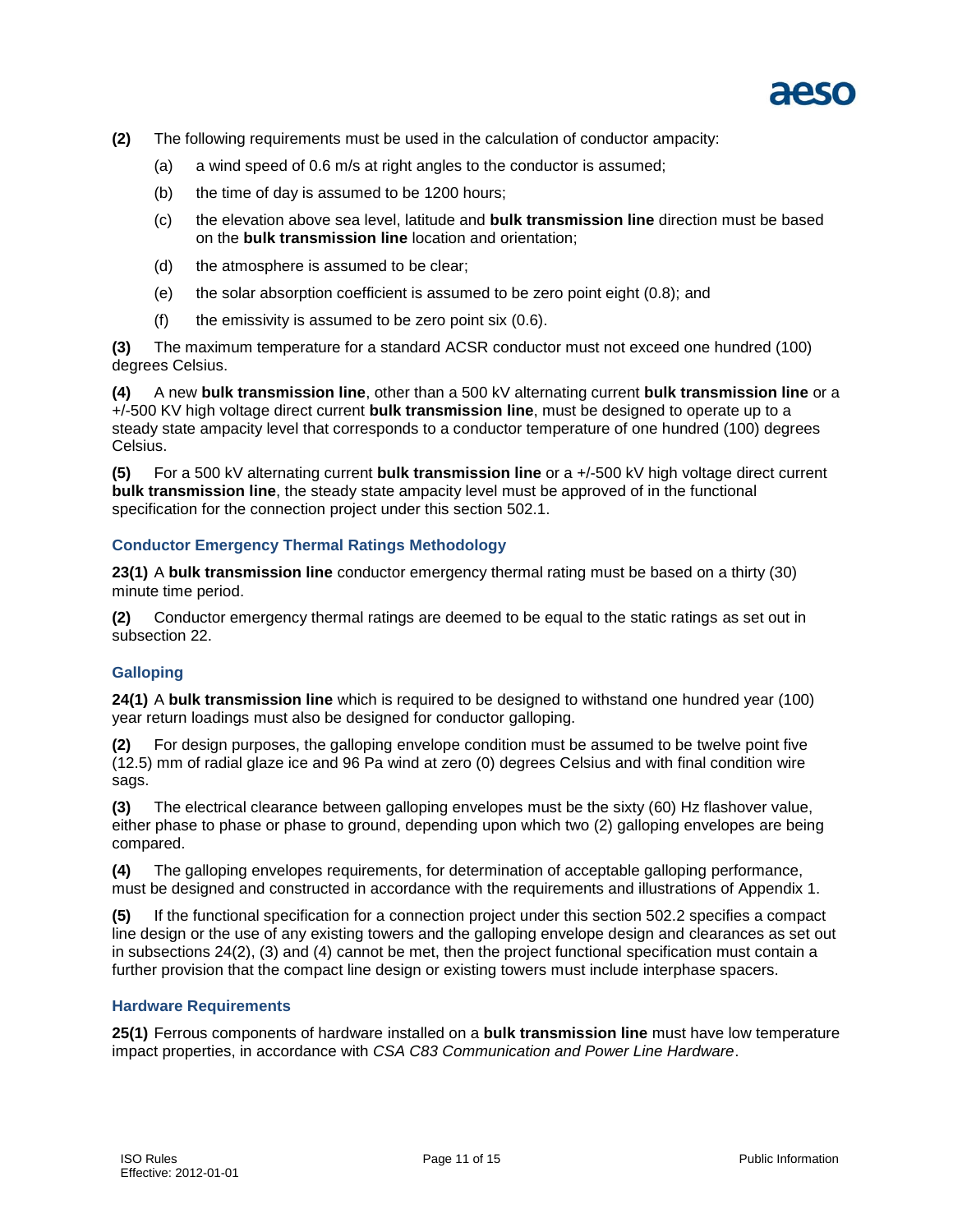

**(2)** Without limiting subsection 25(1), the minimum requirement for energy absorption must be Level 1 as referenced in *CSA C83 Communication and Power Line Hardware*, which is twenty (20) joules at minus twenty (–20) degrees Celsius.

#### **Provisions for Maintenance**

**26** A **bulk transmission line** must accommodate all reasonably anticipated maintenance methods and requirements for the **bulk transmission line**, including:

- (a) live line maintenance access from and to all structures, with minimum approach distances as calculated using the methodology in *IEC 61472 Live working – Minimum approach distances for a.c. systems in the voltage range 72.5 kV to 800 kV – A method of calculation*;
- (b) access to all structure locations, whether along the right of way or otherwise;
- (c) access to conductors and insulators by ensuring of the ability to attach to rated fall protection anchor points, having strength as specified in section 152 of *the Alberta Occupational Health and Safety Code*; and
- (d) any other requirements necessary to allow routine and emergency maintenance to be conducted in a timely manner at all structural, tower and any other **bulk transmission line** locations.

#### **Revision History**

| <b>Effective</b> | <b>Description</b> |
|------------------|--------------------|
|                  |                    |

2012-01-01 Initial Release

#### **Appendices**

Appendix 1 – Galloping Envelope Requirements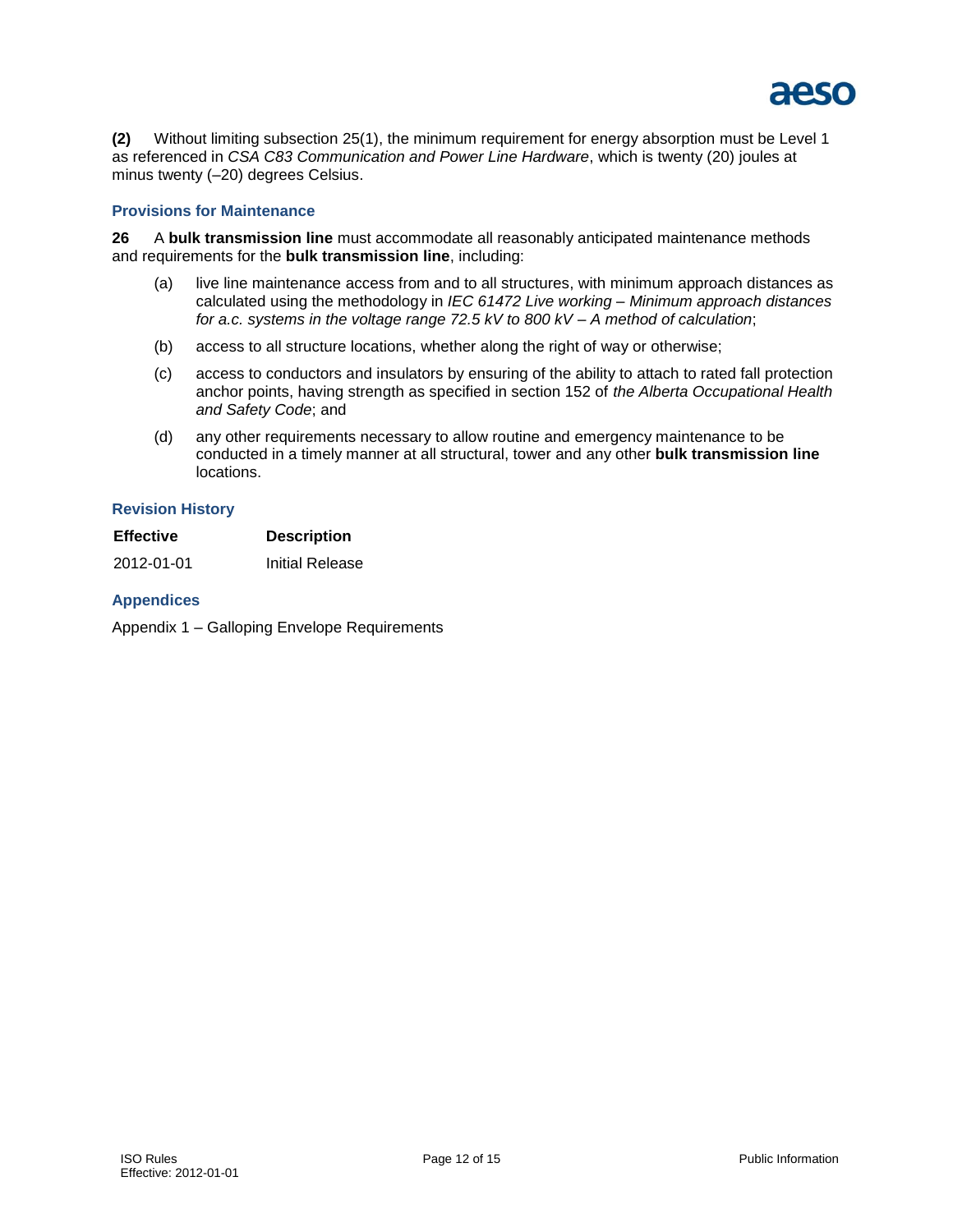

## **Appendix 1**

## **Galloping Envelope Requirements**

**1** The **bulk transmission line** galloping envelope requirements for the determination of acceptable galloping performance must be in accordance with the following provisions and illustrations of this Appendix 1.

#### **Illustration 1**

## **Galloping Ellipse Parameters**

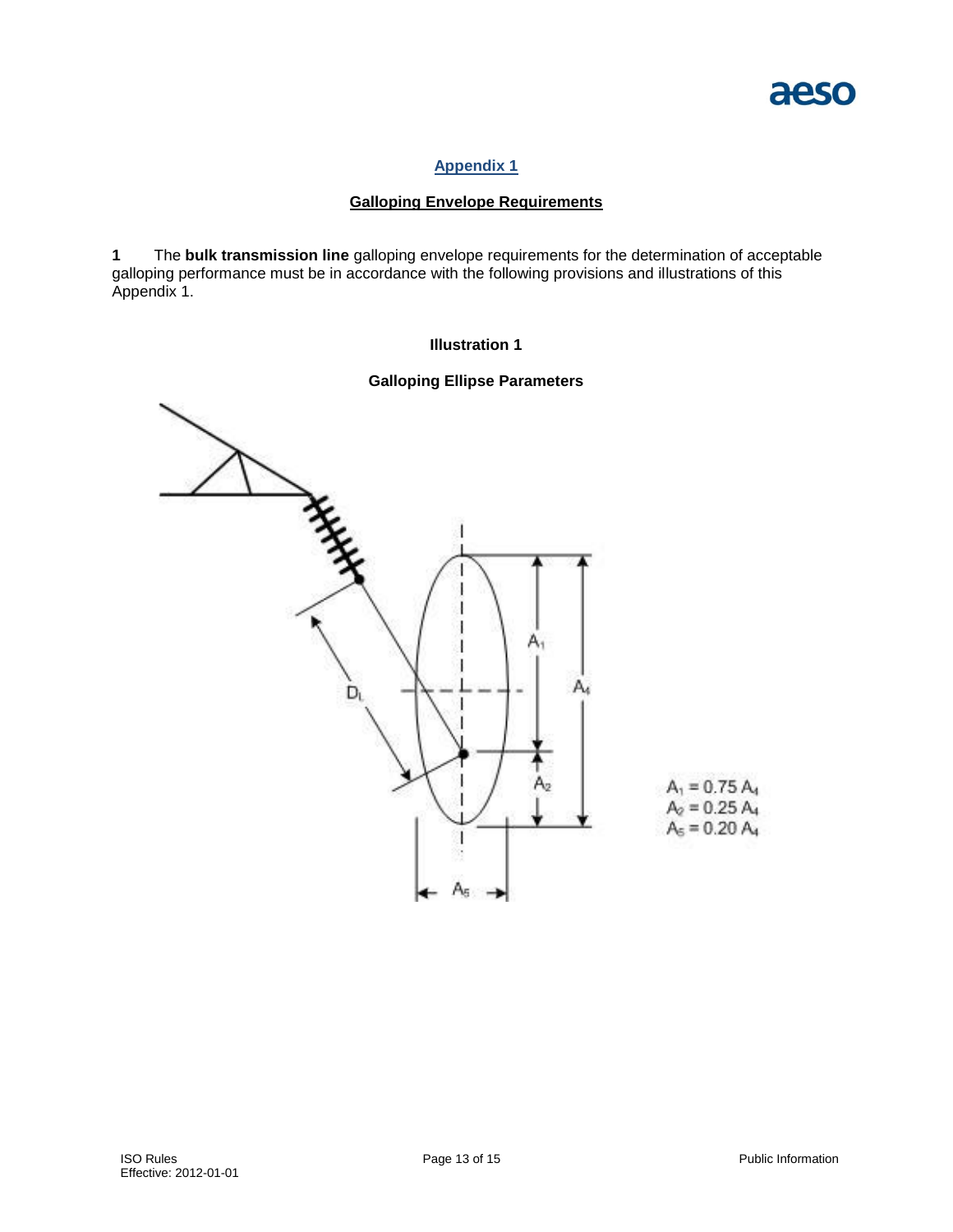

**2** The galloping envelope ellipse parameters for tower head design must be calculated in accordance with the following requirements, with reference to Illustration 1:

- (a) the major axis or amplitude,  $A_4$ , must be computed as follows:
	- (i) for a single conductor: **A4/Dia** equals 80 LN (8xSi/ (50xDia)); and
	- (ii) for a bundled conductor: **A4/Dia** equals 170 LN (8xSi/ (500xDia))

where:

**A<sup>4</sup>** equals the major axis of galloping ellipse (m), as set out in Illustration 1;

**Dia** equals the diameter of conductor (m); and

Si equals the conductor final sag with 12.5mm radial glaze ice and 96 Pa wind, at 0° Celsius (m), with glaze ice assumed to have a density of 900 kg/m3.

- (b) The major axis must not exceed twelve (12) meters, regardless of the results of the above calculation,
- (c) The minor axis must be computed as follows:

 $A_5$  equals 0.2 x  $A_4$ 

where:

A5 and A4 are as set out in *Illustration 1*; and

(d) The final conductor galloping envelope must be determined by rotating the galloping ellipse by five (5) degrees either side of the vertical axis in accordance with Illustration 2